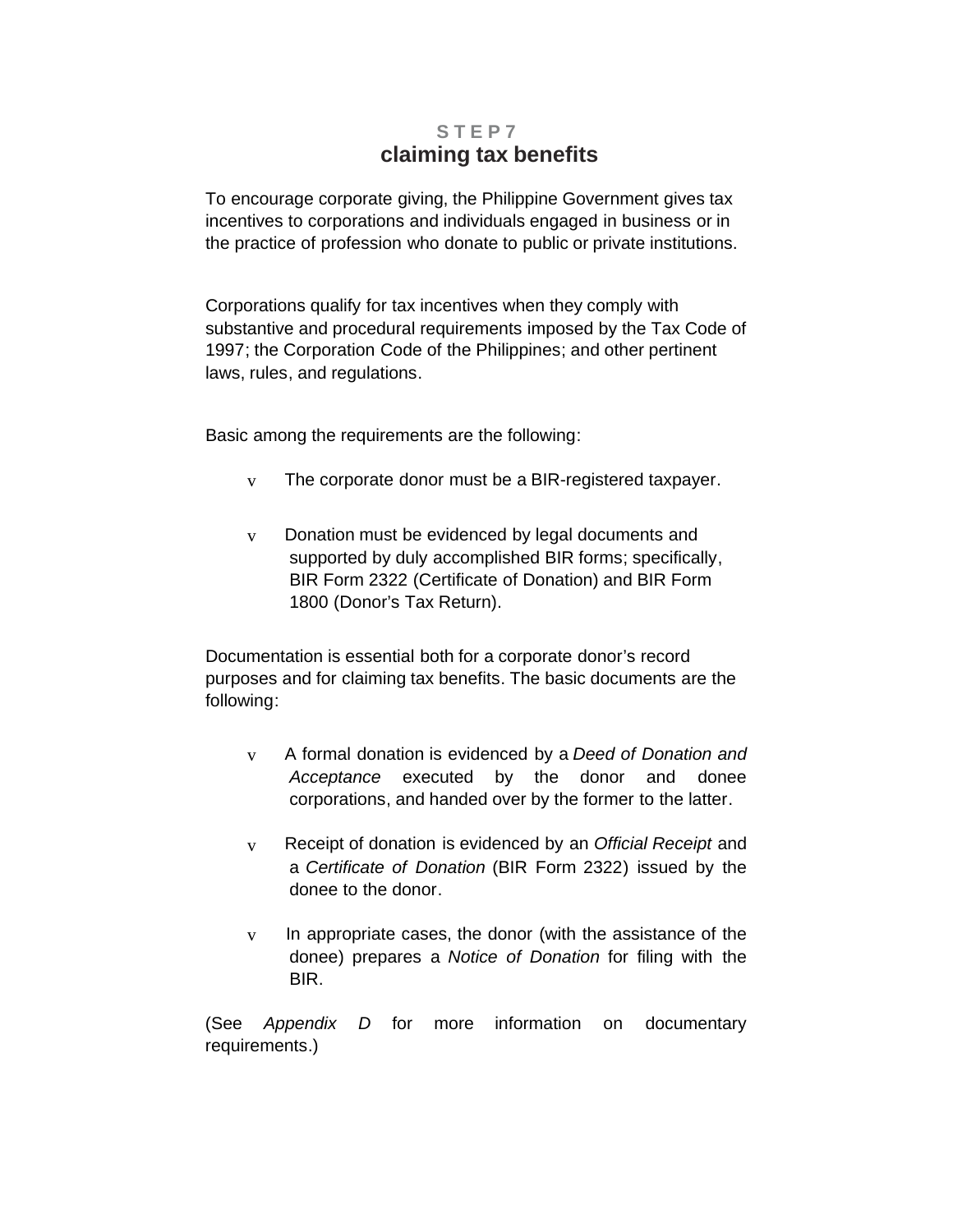Other requirements have to do with the nature of the donee organizations and are explained below.

KINDS OF TAX BENEFITS

The Tax Code of 1997 provides two basic incentives for corporate donors:

- 1. exemption from the donor's tax, and
- 2. deductions from taxable income.

(*Appendix B* presents information on these basic tax incentives in table form.)

EXEMPTION FROM DONOR'S TAX

Normally, corporate donors are required to pay a tax amounting to 30% of the value of the donation. (See *Valuing Donations* on page 20 for how the different forms of donation are valued.) Corporations donating to the following beneficiaries are, however, exempted from paying this tax:

1. Philippine government or any of its attached agencies or political subdivisions, including fully-owned government corporations;

2. Private and public educational institutions;

3. Foreign Institutions or International Organizations;

4. PCNC-certified organizations; and

5. Non-PCNC-certified non-stock, non-profit organizations established for religious, charitable, cultural, social welfare, and research purposes.

The process of claiming exemption from the donor's tax depends on the nature of the donation. The corporate donor must: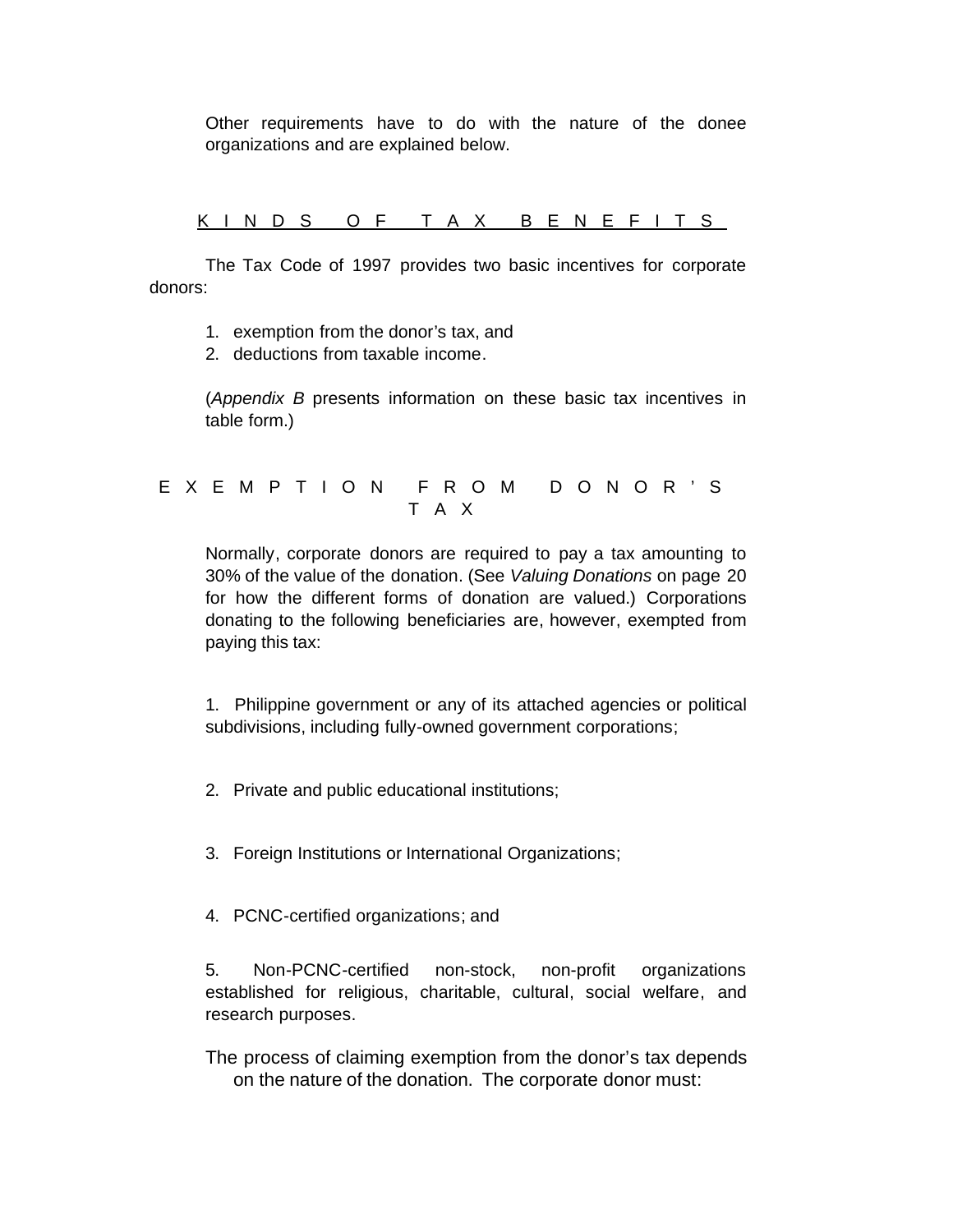- 1. For cash and personal properties
	- a. Execute a Deed of Donation and Acceptance, with a documentary stamp tax of P15.00 affixed, to be duly accepted by the donee institution;
	- b. File a Donor's Tax Return (BIR Form No. 1800) within 30 days from notarization of the Deed of Donation and Acceptance at the Revenue District Office (RDO) where its principal place of business is located; and
	- c. Submit to the BIR within 30 days from date of donation a Notice of Donation stating the nature, amount, donee, and purpose of the donation, *for donations greater than One Million Pesos* (P1,000,000).
- 2. For shares of stock
	- a. Execute a Deed of Donation and Acceptance, with a documentary stamp tax of P15.00 affixed, to be duly accepted by the donee institution;
	- b. File a Donor's Tax Return (BIR Form No. 1800) within 30 days from notarization of the Deed of Donation and Acceptance at the RDO where its principal place of business is located;
	- c. Submit to the BIR within 30 days from date of donation a Notice of Donation similar to that used for cash and personal properties, *for donations worth more than One Million Pesos* (P1,000,000); and
	- d. Surrender the duly endorsed stock certificate and Deed of Donation to the Corporate Secretary of the issuing corporation for purposes of registration of the stocks in the name of the donee institution.
- 3. For real property
	- a. Execute a Deed of Donation and Acceptance, with a documentary stamp tax of P15.00 affixed, to be duly accepted by the donee institution;
	- b. File a Donor's Tax Return (BIR Form No. 1800) within 30 days from notarization of the Deed of Donation and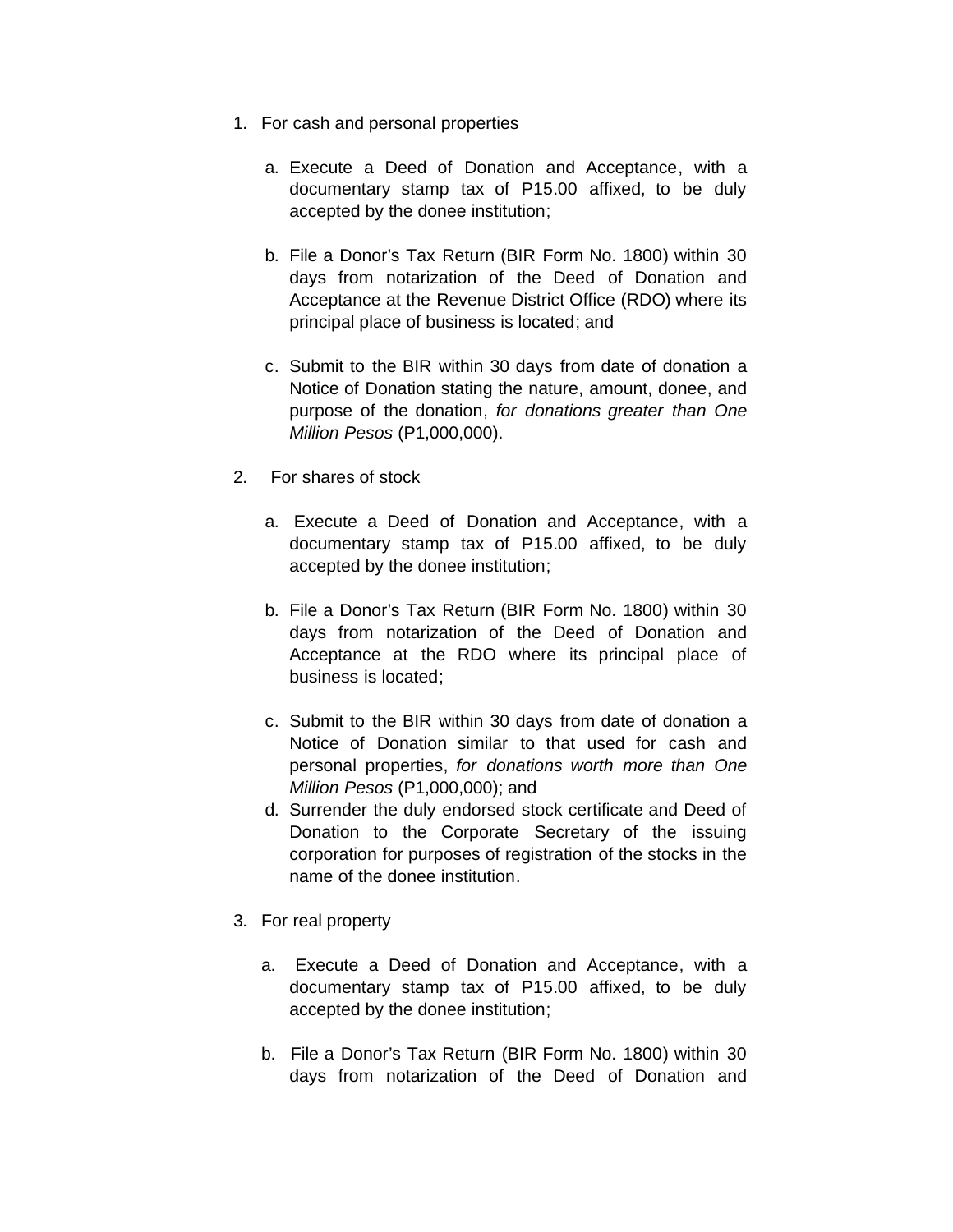Acceptance at the RDO where its principal place of business is located;

- c. Submit to the BIR within 30 days from date of donation a Notice of Donation similar to that used for cash and personal properties, *for donations worth more than One Million Pesos* (P1,000,000);
- d. Secure a Certificate of Authority to Register (CAR) from the BIR;
- e. Update payment of real property taxes and secure a Tax Clearance Certificate from the Office of the Assessor;
- f. Pay the transfer and registration fees;
- g. Surrender the old title and apply for a new title with the Register of Deeds, presenting the following:
	- notarized Deed of Donation and Acceptance
	- Certificate of Authority to Register (CAR)
	- Tax Clearance Certificate
	- original copy of the Transfer Certificate of Title (TCT)
	- tax declaration issued by the Office of the Assessor
	- real estate tax receipts; and

(See *Appendix I* for more information on the registration of real property in the name of the donee.)

> h. Apply for a new tax declaration in the name of the donee corporation with the Assessor's Office.

(For flowchart versions of these processes see *Appendices F, G,* and

## DEDUCTIONS FROM TAXABLE INCOME

Contributions made to qualified beneficiaries can be charged as expenses, thus lowering the donor company's taxable income for the year. A donor company can claim either *full* or *limited* deduction, depending on the nature of the donee institution.

## **1. Full deduction**

*H*.)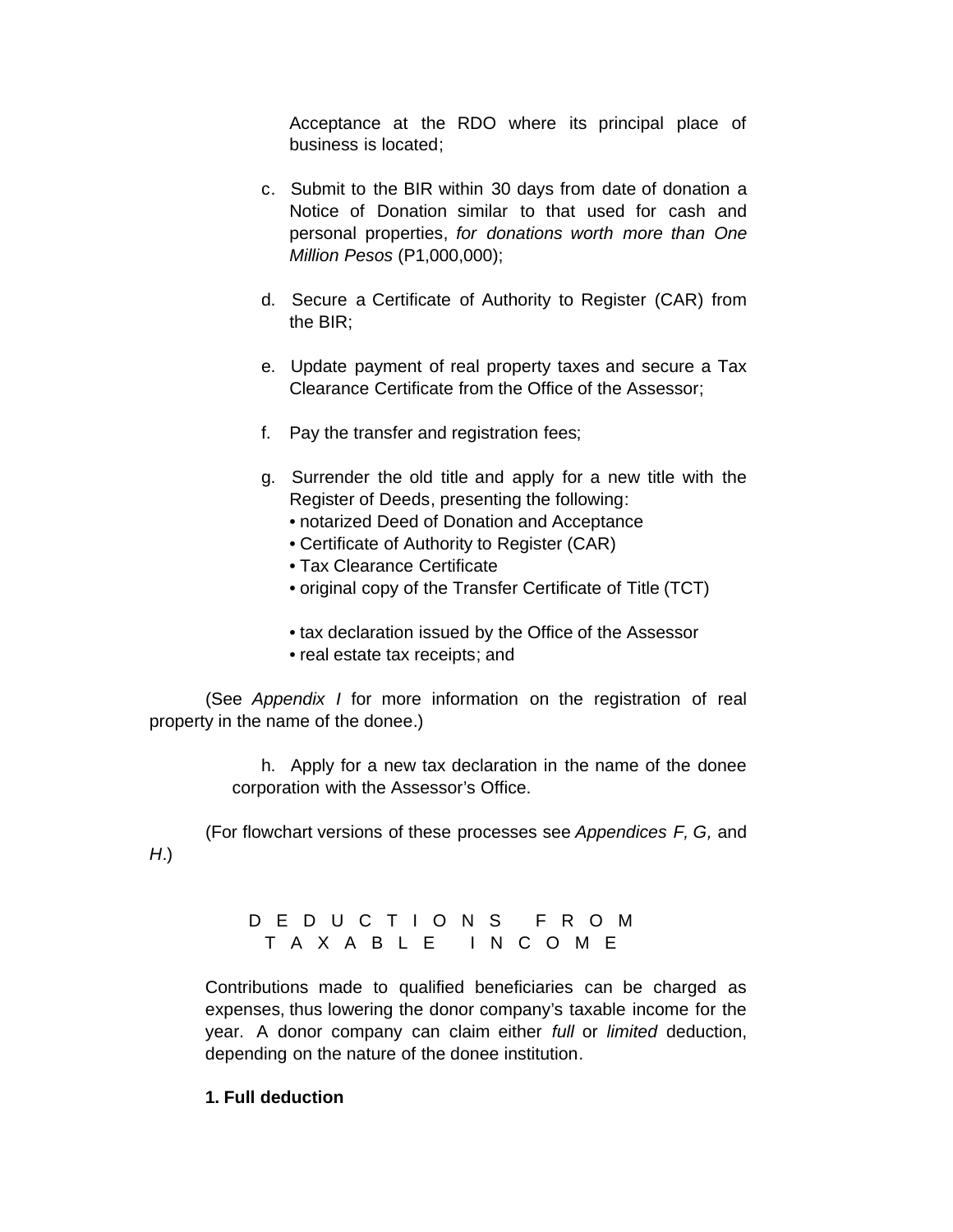Corporations may claim as deduction from taxable income (before any other full or limited deduction is deducted from this amount) the full amount of donations made to the following:

- a. Government of the Philippines or any of its agencies or political subdivisions, including fully-owned government corporations, *if donation is earmarked specifically for priority activities in education, health, youth and sports development, science development, culture development, or economic development in accordance with the National Priority Plan of the National Economic Development Authority (NEDA)*;
- b. Foreign institutions or international organizations, *if donation is earmarked specifically for activities in pursuance of or compliance with agreements, treaties, or commitments between the Philippine Government and these institutions, or for activities required to comply with special laws*;
- c. PCNC-certified nongovernmental organizations (NGOs) subject to Revenue Regulations Nos. 13 – 98 implementing Section 34 (H) of the Tax Code of 1997.

## **2. Limited deduction**

Corporations may claim up to a 5% deduction from taxable income (before any other full or limited deduction is deducted from this amount) for donations made to the following:

- a. Government of the Philippines or any of its agencies or political subdivisions, *if donation is earmarked or used for any public purpose other than those in the National Priority Plan of the NEDA*;
- b. Social welfare institutions duly licensed by the Department of Social Welfare and Development;
- c. Non-stock, non-profit corporations or associations (other than PCNC-certified NGOs) organized and exclusively operated for religious, charitable, scientific, cultural, educational, youth and sports development, social welfare, or research purposes, or for the rehabilitation of veterans.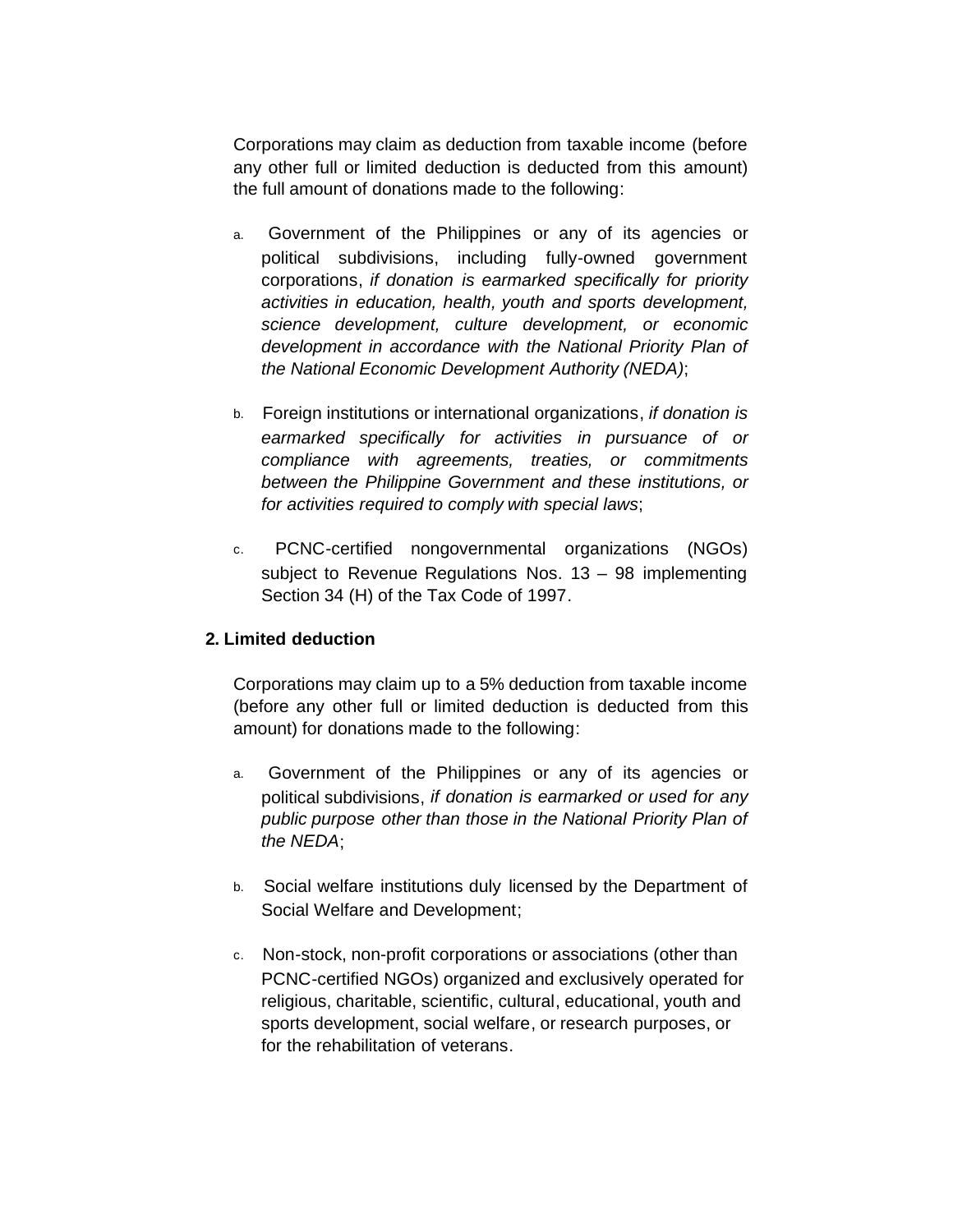Limited deduction means that corporations donating to the above donees *are only allowed to claim the full value of their donation as a deduction from taxable income insofar as that value does not exceed 5% of their taxable income*. This means that a donation with a value of, say, 7% of taxable income entitles the donor only to a 5% deduction. The extra 2% cannot be claimed as a deduction.

A full deduction (arising from another donation) can, however, be claimed on top of a 5% deduction. Question 6 in the *Frequently Asked Questions* contains a sample computation.

Donor corporations can claim full or limited deductions or both when they file their annual income tax returns at the Revenue District Office (RDO) where their principal place of business is located. Although the annual return reflects all donations given over the entire year, donor corporations must still file quarterly returns reflecting donations given for the quarter covered.

(See *Appendix E* and Question 8 in the *Frequently Asked Questions* for requirements with regard to the filing of claims for deductibility.)

VALUING DONATIONS

Donations are valued in the following ways:

- 1. Cash the amount of the donation
- 2. Real property the zonal value at the time of donation
- 3. Personal property the acquisition cost; or, if used, the depreciated or book value. Art pieces such as paintings, sculpture, or jewelry are, however, valued at acquisition cost, as their value usually appreciates over time.
- 4. Professional and company services These should be booked and designated as cash donations; otherwise they are not deductible from taxable income.

ADDITIONAL INCENTIVES UNDER SPECIAL LAWS